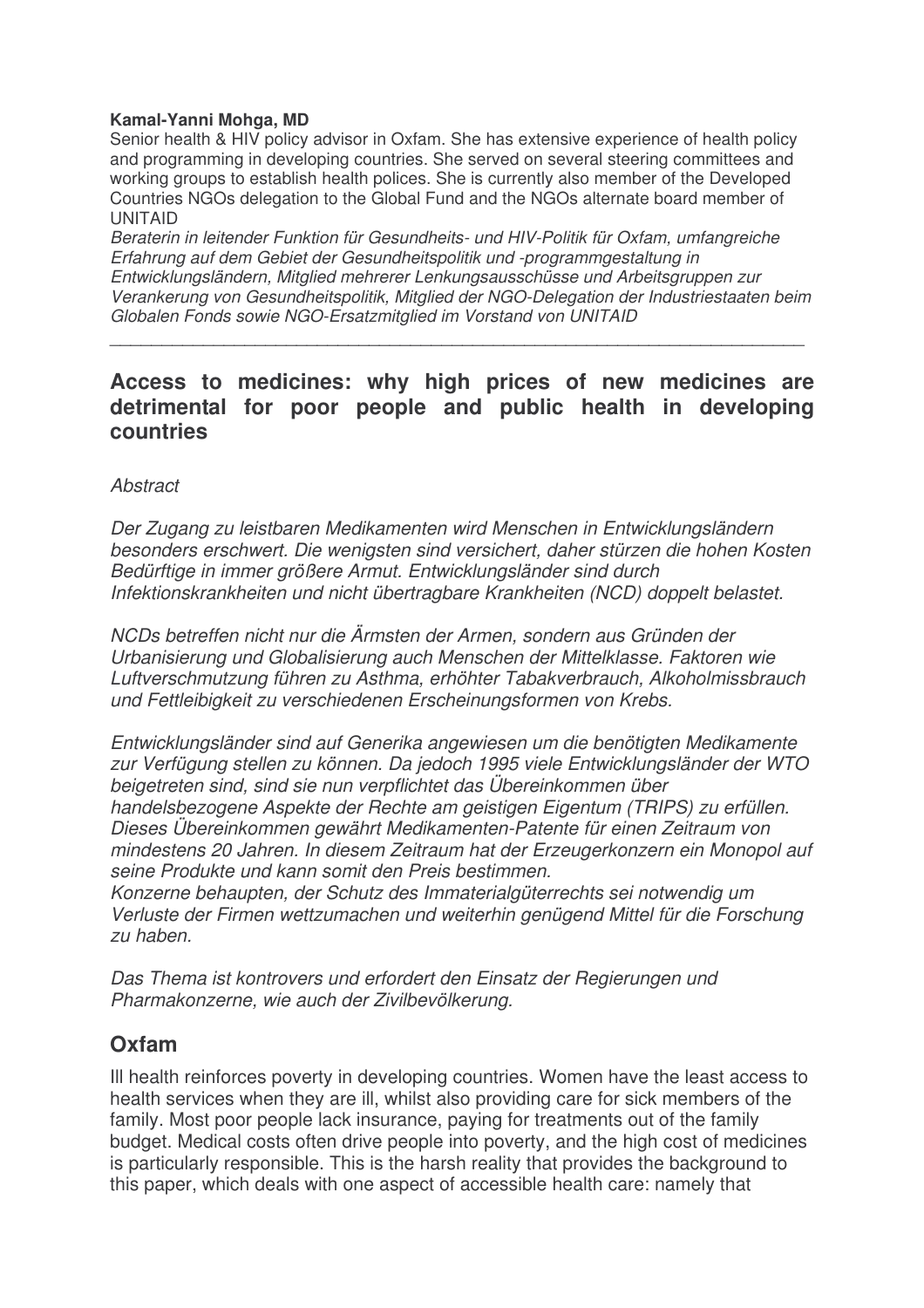stronger intellectual property rights increase the price of medicines needed to treat the range of diseases dominating public health.

Developing countries carry a double burden of both infectious and noncommunicable diseases (NCDs), many of which require treatment for life.

- Malaria claims the lives of a million people a year, most of whom are children and pregnant women. Of these, 90% are African<sup>i</sup>. Inexpensive anti-malarial medicines are now ineffective, and new products are expensive.
- 2 million people die annually from TB, and half a million people were infected with Multi drug resistant (MDR) TB in 2004. "Extensively drug resistant TB (XTB) accounts for more than half of all MDR-TB cases worldwide<sup>iii</sup>. The cost of treating resistant strains is prohibitive.
- Gonorrhoea affects more women than men. Poverty and the high prices of effective medicines are major causes of drug resistance that develops in 60% of infections annually ${}^{iv}$ .

NCDs are still wrongly considered to be diseases of affluent societies, and little funding is allocated to prevent or treat them. But NCDs affect poor as well as middle class people in developing countries. As a result of urbanisation and the impact of globalisation NCDs are on the increase. Factors such as air pollution are escalating the incidence of asthma in urban slums, while exposure to pesticides increases the risk of cancer in rural populations. The rise of tobacco consumption – particularly affecting the young - is preparing the way for greatly increased incidence of many cancers and cardiovascular diseases. Traditional healthy diets are being abandoned, while at the same time physical activity is declining and environmental pollution is worsening. Smoking, alcohol abuse, and obesity are affecting adolescents in particular. A group of doctors interviewed recently in Uganda ranked hypertension and diabetes, together with malaria and other infections as the cases they see most frequently<sup>v</sup>. More than 35% of Nigerian women are overweight.<sup>vi</sup>

- NCDs account for at least 40 % of all deaths in developing countries<sup>vii</sup>.
- 194 million people have diabetes worldwide- 120 million in developing countries<sup>viii</sup>. More than  $\frac{1}{2}$  the world's new diabetic cases are in India and China<sup>ix</sup>.
- In 2001, cancer was the second leading cause of death in developing countriesafter cardiovascular diseases<sup>x</sup>
- In 2005, over 90% of cervical cancer cases were in developing countries. The rate of cervical cancer among African and Asian women is far higher than in the UK or  $US.<sup>xi</sup>$
- Peru, Brazil, Paraguay, and Uruguay are in the top quartile of countries with the highest prevalence rate of childhood asthma<sup>xii</sup>
- There are 20 million people living with hypertension in Africa. The mortality rate is 10 times higher in Tanzania than in the UK<sup>xiii</sup>

Developing countries rely on generics to provide access to medicines. Evidence shows that generic competition is one of the most effective market mechanisms for reducing prices. An Oxfam study in Uganda provides data that shows that as more companies entered the market for antiretrovirals, prices went down<sup>xiv</sup>. Since the research, competition and availability of funding resulted in the current low level of prices. In the case of Uganda (as shown in the diagram), as prices dropped, the number of patients accessing medicines went up.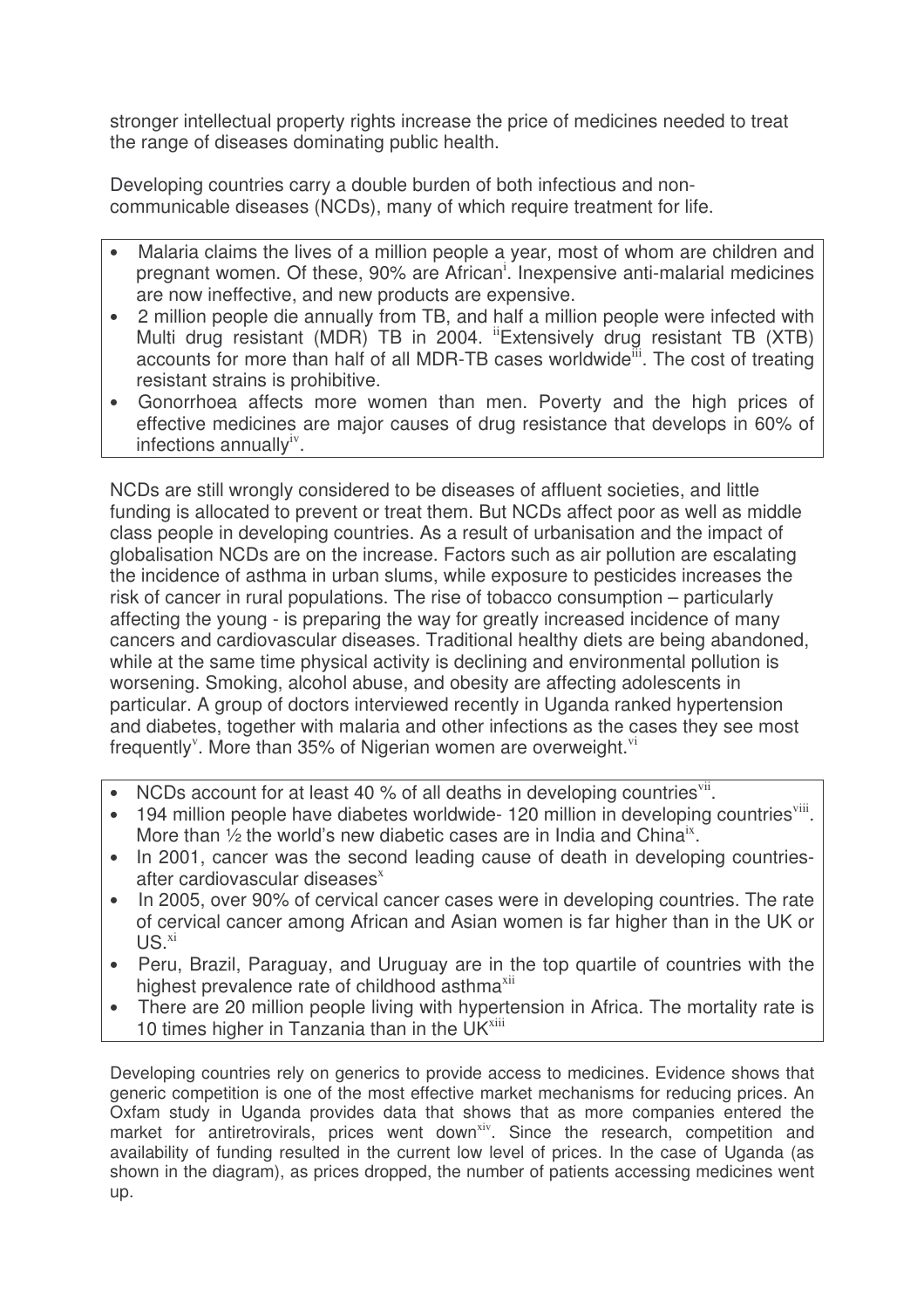

Im nact of introduction of Generics on prices of ARVs and number of patient treated

However this source of medicines is drying up because India and other developing countries have begun to implement the Trade Related Aspects of Intellectual Property Rights Agreement (TRIPS). In 1995 most countries became members of the World Trade Organisation, and have had to abide by the TRIPS agreement rules or face trade sanctions. TRIPS raised intellectual property protection to a level similar to that of the US and other rich nations despite the differences in economic and social development, health profile and health sector capacity that exists. TRIPS includes patents on product and process for a minimum period of 20 years during which the originator company has a monopoly on the medicine and can therefore set the price. This is illustrated by the fact that the price of  $2^{nd}$  line antiretrovirals to treat HIV and AIDS – that are unaffected by generic competition - are around 10 times higher than 1<sup>st</sup> line ARVS, where competition is active<sup>xv</sup>

Hepatitis C affects 170 million people worldwide: Egypt has the highest prevalence of the disease. The price of pegylated interferon supplied by Schering and Roche is unaffordable to all but a tiny minority of Egyptians. A 24-week treatment costs around US\$ 6,800, or one and a half times the salary of the minister of health for the same period. Fortunately, pegylated interferon was in the Egyptian market before the implementation of TRIPS. Thus an Egyptian generic company was able to manufacture and sell the drug at a quarter of the price charged by the originator company<sup>xvi</sup>.

The rising tide of NCDs and infections such as HIV and Hepatitis C and B requires access to inexpensive medicines that will be affected by the new patent rules. Despite the safeguards available under TRIPS, pharmaceutical companies have already begun to assert their newly acquired intellectual property rights by challenging a number of governments' decisions to use the flexibilities built into the Agreement: Abbott has challenged Thailand; Pfizer the Philippines; and Novartis India<sup>xvii</sup>.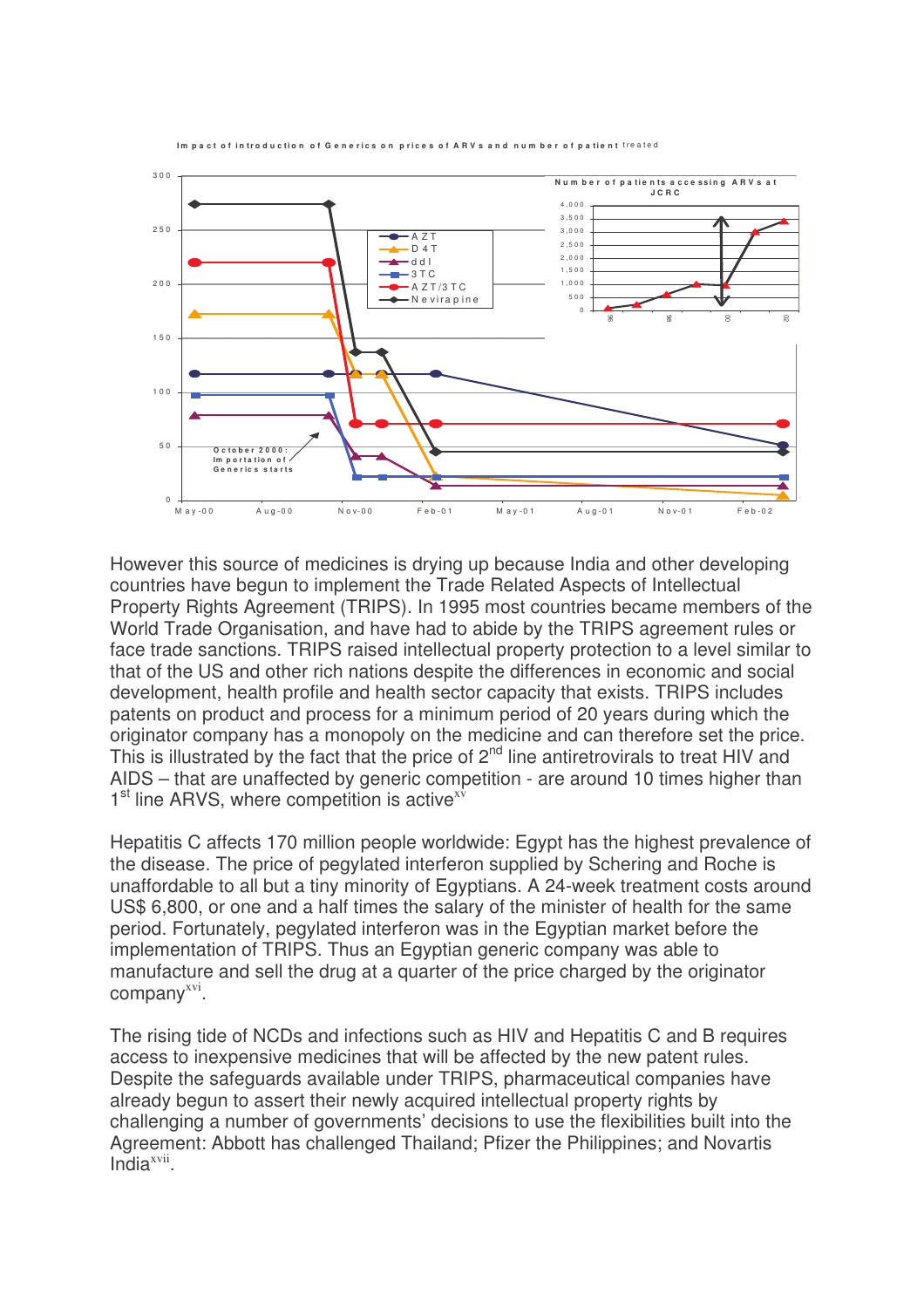Earlier this year the Thai government issued compulsory licenses on three key drugs for the treatment of HIV and prevention of heart attacks. Compulsory licensing is a legal safeguard that enables governments to override patents in order to protect public health. Although Merck and Abbott offered to decrease the price of their HIV drugs to middle-income countries - including Thailand - the price was still too high for the government to afford free medicines for patients in its successful HIV treatment programme. Merck is still trying to reach a settlement with the government on the price of the medicines it sells in Thailand. Abbott retaliated by withdrawing its drugs, included a new heat stable antiretroviral, from the Thai market. In addition, pressure was exerted through the office of the US Trade Representative (USTR) that put Thailand on the Priority Watch List of the 301 Report, implying the threat of trade sanctions at a later date. So far the Thai government has resisted the mounting pressure to reverse its decision.

India is often called the pharmacy of the developing world. Indian generic companies produce affordable medicines for domestic consumption and also for export to many developing countries. Indian generics provide 70% of HIV treatment in 87 developing countries, purchased by UNICEF, IDA, the Global Fund and the Clinton Foundation since July 2005. Buying from Indian generic companies is producing a cost-savings of up to 90% to the PEPFAR, the US President's AIDS initiative. <sup>xviii</sup> These are inexpensive copies of originator medicines produced legally under India's national patent law. In amending its Intellectual Property law to comply with TRIPS, the Indian government defined patentability in a way that was intended to block all frivolous patents. This safeguard has been used by an Indian court to reject the patent on imatinib mesylate (Glivec), a blood cancer drug manufactured by Novartis. Five Indian generic companies make a generic version of this medicine at a tenth of the price charged by Novartis. Not surprisingly, Novartis is challenging the decision of the court. Yet Novartis has gone further, challenging the law itself as non-TRIPS compliant. Indian patient groups and other NGOs are currently campaigning for Novartis to withdraw the court case. If Novartis wins, patients in India and other developing countries will be deprived of affordable generic medicines: patents could also be issued on any modified molecules - thus allowing originator companies to maintain lengthy monopolies on the medicines and control prices. Prices of much needed new medicines will inevitably rise, with unacceptable implications for individual and public health.

In a further escalation of controls, pharmaceutical companies have exerted pressure through bilateral and regional Free Trade Agreements that operate outside the WTO. Until recently, the US FTAs included requirements on governments to restrict the use of compulsory licensing, parallel trade and other TRIPS flexibilities. US FTAs have also imposed new rules that go beyond TRIPS, such as further extending the patent term, linking drug registration with the patent status, and providing at least five years of exclusivity on clinical data. The implementation of the five-year rule will force generic companies to repeat clinical trials in order to be able to register their drugs during that period of exclusivity. In addition to wasting money, leading to higher costs and prices, such a practice is unethical since it subjects patients to clinical trials on drugs that are already approved for effectiveness and safety. Normally generic companies have only to submit data on the bio-equivalence of their medicines. In recent months, a new US trade agenda has eliminated some of these onerous provisions for completed free trade agreements that are awaiting ratification by Congress. For example, these FTAs will no longer require patent extension or drug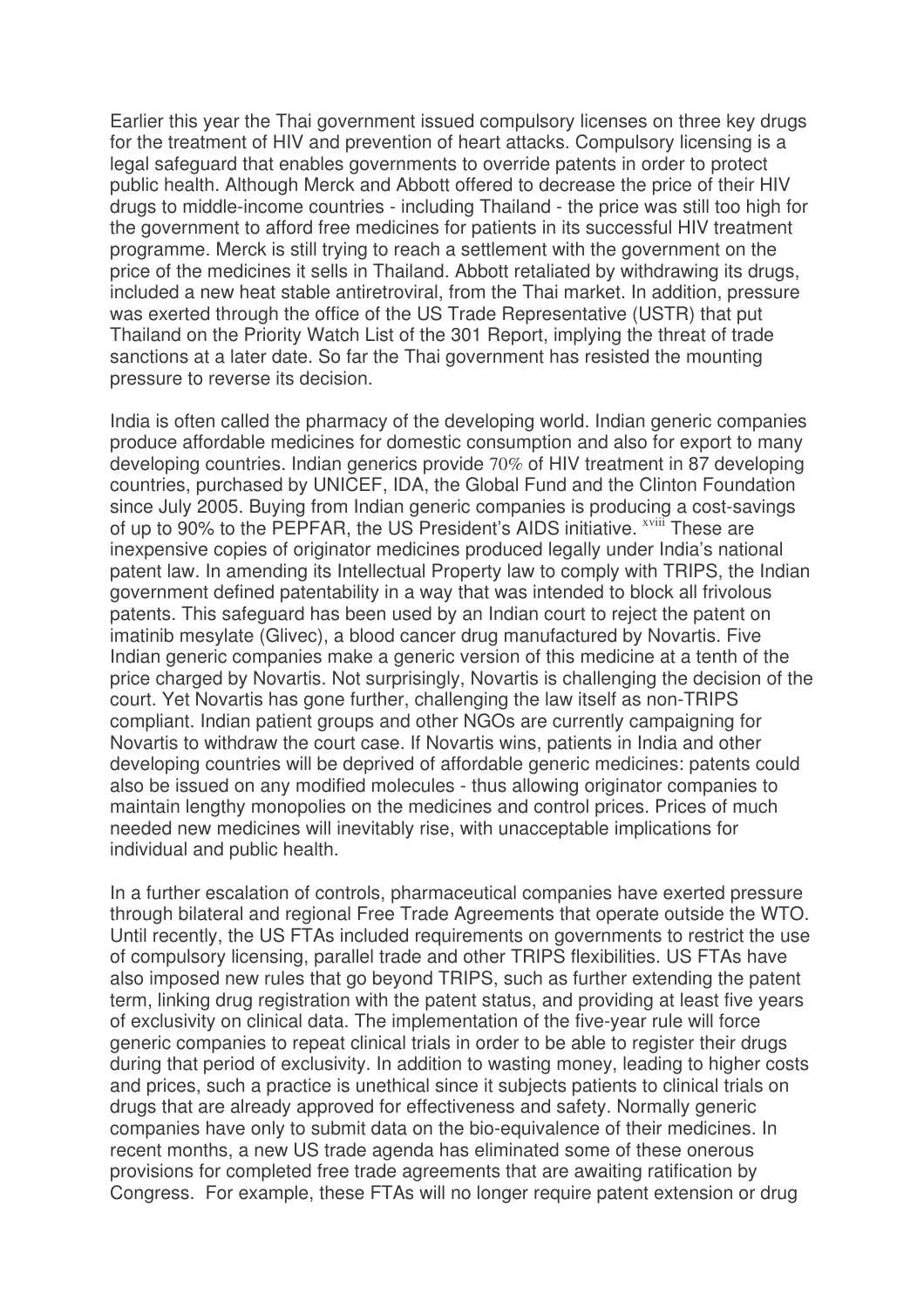registration-patent linkage, and will reiterate the Parties'commitment to the Doha Declaration<sup>1</sup> by explicitly stating that the IP provisions "do not and should not prevent a Party from taking measures to protect public health by promoting access to medicines for all."<sup>xix</sup>. However, the US FTAs continue to impose five years of data exclusivity upon developing countries, which will have serious consequences for public health.

Companies argue that protection of Intellectual Property is necessary if they are to recoup their investment in R&D and to maintain healthy pipelines of new drugs. However, evidence shows no connection between IP and R&D for diseases prevalent in developing countries. Treatment for such diseases does not offer highly profitable opportunities for pharmaceutical companies and hence there has been hardly any investment for diseases such as malaria, which kills one million people every year. In the past few years public outcry has led to an increase in governmental and philanthropic funding for increased investment in R&D for neglected diseases such as malaria. Companies recover their costs through sales in rich countries, and in so doing maintain the profitability of the pharmaceutical industry – regularly ranked one of the most profitable global industries.

Looking to the future, access to affordable medicines will increasingly feature as a controversial issue that must be resolved. This is not only because health is increasingly being recognised as a human right, but also because the epidemiology of public health is changing, with new diseases coming to the fore at the same time that existing infections continue in highly resistant forms. Finding a way forward will require a high order of leadership and commitment by governments, pharmaceutical companies and civil society. The alternative will be a world destabilised by continuing poverty that is driven by health inequalities. Developing country governments will be increasingly frustrated, unable to effectively provide for the health needs of their populations. And in addition global pandemics will become unmanageable. The clock is already ticking!

**References** 

<sup>v</sup> Rosette Mutambi (2006) Study on access to medicines for infectious and noncommunicable diseases in Uganda (published Oxfam background paper)

ii http://www.theglobalfund.org/en/about/malaria/ Accessed 14<sup>th</sup> Jan 2007

ii http://www.who.int/mediacentre/factsheets/fs104/en/ Accessed 14<sup>th</sup> Jan. 2007

iii Epidemiology of antituberculosis drug resistance (the Global Project on Anti-tuberculosis

Drug Resistance Surveillance): an updated analysis The Lancet, 2006;368:2142-2154 iv WHO (2000). Overcoming antimicrobial resistance. WHO report.

vi WHO 2005 Preventing Chronic Diseases - a vital investment

<sup>&</sup>lt;sup>vii</sup>www.who.org (WHO Fact sheet 106) Accessed 14<sup>th</sup> Jan. 2007

viii WHO (2001) The Global Health Report. WHO, Geneva, 2001.

ix . McLellan F.(2002) Obesity rising to alarming levels around the world. *Lancet* 2002; 359: 20

<sup>x</sup> Derek Yach, Corinna Hawkes, C. Lin Gould, & Karen J Hoffmann (2004). The global burden of chronic diseases, overcoming impediments to prevention and control. JAMA, June 2, 2004-Vol291, No.21

<sup>&</sup>lt;sup>1</sup> In 2002 the WTO members issued the Doha declaration which reaffirmed that "the (TRIPS<sup>1</sup>) Agreement can and should be interpreted and implemented in a manner supportive of WTO members' right to protect public health and, in particular, to promote access to medicines to all".